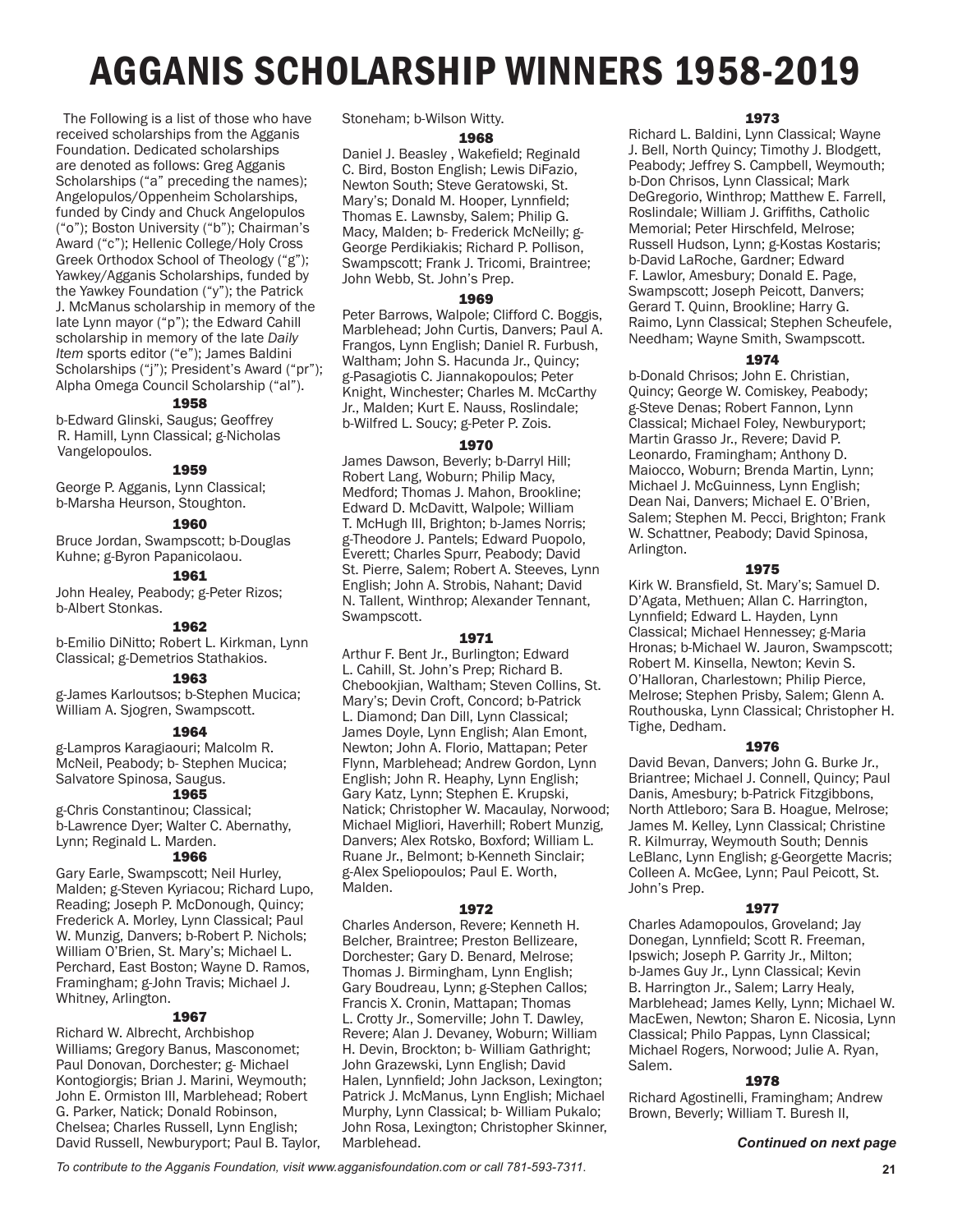# *Continued from previous page*

Peabody; James Carlson, Saugus; Kimberly Johnson, Hamilton; g- Harriet Pepps, San Antonio; Robert Phelan, Lynn; b-Scott Phinney, Gloucester; Chris Ramsey, Lynn; John Wisnowski, Ipswich.

# 1979

Michael Cahill, Beverly; Cynthia Durkee, Lynn; Katherine E. Kipouras, Salem; g-Vasilia Koutroulelis; Mary Kulevich, Marblehead; James G. Moran, Lawrence; b-Marc Palazola, Gloucester; Mary Perry; George C. Raimo, Lynn; Gregory B. Shinn, Topsfield; Harold P. Short Jr., Newburyport; Marc A. Theophelakes, Lynn; Paul L. Willis, North Andover.

# 1980

William Adamopoulos, Groveland; Douglas A. Barnard, North Reading; Anastasia M. Brown, Beverly; Edward V. Chiappini, Lynn; Sharon Coviello, Lynn; John D. DiTullio, Lynn; William Frangos, Lynn; Thomas F. Hankard, Wakefield; Danny H. Hiller, North Andover; David M. Kerbel, Lynn; George F. Kipouras, Salem; g-Suzanne Koenig; Cheryl J. Marotta, b-Neil McGrath, Danvers; Saugus; Michael Molloy, Lawrence; John Nai, Danvers; Joseph O'Connor, Lynn; Michael O'Connor, Lynn; James Ryan, Salem; Lauren Stratouly, North Andover; Paula Whittier, Lynn; Roberta Woloshin, Lynn.

# 1981

Laurie J. Agganis, Danvers; Victoria L. Belle, Peabody; David K. Booth, Topsfield; Catharine A. Breslow, Lynn; Maura Cahalane, Lynn; JoAnn Costantini, Lynnfield; Charles J. Fiste, Lynn; Maryesther F. Fox, Montgomery; Dana B. Grant, St. Mary's; Wayne Hersey, Amesbury; Paul Hickey, Gloucester; Thomas P. Higgins, Salem; Tammy M. Johns, Lynn; Terence E. Joyce, Magnolia; g-Catherine Joyner; g-Michael Koshivas; Cheryl A. Lauziere, Lowell; Barry Lewis, Beverly; Michael L'Hussier, Dracut; Timothy J. Lima, Lexington; John A. Maffeo, Peabody; Robert Peicott, Danvers; Kathy Perkins, Ipswich; Mark D. Robichaud, Andover; Anna L. Ryan, Salem; Karen Salvucci, Springfield; Michael L. Stinson, Lynn; Marco Vitozzi, North Reading; Joseph W. Zabriskie Jr., Newburyport; William T. Zarrella, Brockton.

# 1982

g-Brenda Baker; Eric W. Bradley, Walpole; Paula Brady, Lynn; Anne E. Bucci, Wenham; Scott A. Carlson, Beverly; Gregg E. Champion, North Andover; Frank Ciota, Lynn; James T. Costin, Lynn; Rita Dancewicz, Lynn; Kenneth Dawe, St. John's Prep; Richard Dawe, Lynn; James R. Dolbeare, Lynnfield; Brian Fitzgerald, Bishop Fenwick; Sean P. Flanders, Newburyport; Susan Fox, Montgomery; Dennis Hollow, Lynn Classical; Robert J. Jaworski, Winthrop; Gary Leja, Nahant; Raymond Mallory, Quincy; Daniel McConaghy, North Andover; Michael

McGee, Lynn; Mark L. McIntire, Salem; Anthony Morlani, North Reading; Linda R. Mrockowski, Lynn; Joseph Nicholson, Lynn; Paula Nimkap, Lynn English; b-Marc Palazola, Gloucester; g-Alex Papagikos; Thomas Ryan, Salem; Carmen Scarpa Jr., Andover; Michael E. Swain, Saugus; Gregory Taylor, Danvers; Maria Vercellone, Lynn English.

# 1983

Allan L. Arcadipane, Winthrop; Heidi A. Berry, Danvers; Maria Bonzagni, Lynnfield; Elizabeth Broughton, South Hamilton; Stefanie L. Bulpett, Beverly; Michael J. Carr, Lynn; Michael G. Connor, North Reading; Sean Cronin, Seekonk; Helen E. Dawe, Lynn; b-James English; Patricia A. Fox, Montgomery; Lisa Fiste, Lynn; Kathleen A. Holden, Peabody; Pamela M. Jalbert, Beverly; Edward B. Johns III, Lynn English; Heidi J. Kennedy, Billerica; Laurie Leonard, Lynn; John R. Lima, Lexington; Anne D. Lynch, Dartmouth; Brian J. Mahoney, North Reading; Michael McGee, Lynn; g-Nick Papanikolaou; Paul Peterson, Dorchester; Dennis R. Racca, Wakefield; Gregory J. Sacco, Andover; Norman Walker, Newton; Joseph L. Zingarelli Jr., Wakefield.

# 1984

Ann Marie Blanchette, Lynn Classical; Nicholas T. Brown, Beverly; Michael A. Bunar, Hanson; Glenn T. Chavious, Natick; Ann Connor, North Reading; g-Elaine Cotronakis; James Dolbeare, Lynnfield; Kenneth Donohue, Lynn; Christopher A. Galeazzi, Lynn; Robert Glatz, Topsfield; Ann Marie Gunning, Lynn; Michael F. Hoadley, Brockton; Gail M. Ierardi, Lynn; g-Edward Kelley; James Kerr, Beverly; Peter J. Killilea Jr., North Andover; Ann M. Kulevich, Marblehead; Shannon J. Lee, Walpole; Stephen Martel, Beverly; Brett H. Matthews, Reading; Mark L. McIntire, Salem; Michael Murphy, Malden; Dexter H. Murray Jr., Gloucester; Christine Nerich, Lynn; Dennis O'Neil, Peabody; Richard Peicott, Danvers; b-Mike Radcliffe; Edward Ryan, Salem; Robert E. Smith, Melrose; Peter J. Smyrnios, Peabody; Kevin T. Stehlin, Newburyport; David M. Sullivan, Belmont; James R. Walker, Newton; g-Lisa Woodlyn; Paul Zingarelli, Wakefield.

# 1985

Stephen Avigian, Salem; g-Pamela Barksdale, Stockton, Calif.; Daniel Desmaris, Lynn; Christine Donovan, Lynn; Timothy Franikos, Lynnfield; Emerson Foster, Lynn Classical; Susan Geaney, Lynn; Michael Gunthrie, Dracut; Dena Hamor, Beverly; Michael Janota, Lexington; g-Edward Kelly, Norwood; Michelle Kennedy, Lynn; Sharon Lee, Walpole; Diane McGovern, Peabody; Lynne Nelson, Peabody; g-Penelope Neohoriti, Brookline; Gerald Novak, Salem; Scott Perry, Marblehead; g-Martin Ritsi, Roslindale Michael Volo, Lynn; Michael Wallace, South Boston; Sharon White, Wakefield; b-George Wilcox, Lynn.

#### 1986

g-Pamela Barksdale, Stockton, Calif.; Samuel T. Connolly, Quincy; David P. Deguglielmo, Lexington; Brian T. Deveaux, Arlington; Michael R. Flammini, Brockton; Steven Flanagan, Haverhill; Richard D. Geaney Jr., Lynn; Matthew J. Guanci, Reading; Steven G. Kavanaugh, Georgetown; Charlene Kennedy, Lynn Classical; Jonathan Lewis, Haverhill; Lorraine A. Meuse, Merrimac; Andrew Miller, Wayland; b-Mark Moylan, Wenham; Brian Murphy, Wilmington; Jeffrey Olson, Lynn English; Christopher S. Poole, Lynn; Melanie Rapoza; Richard A. Rosenthal; Peabody; Bryan S. Sadowski, Amesbury; g-Wayne Saltzman, Minneapolis, Minn.; Kristen M. Soucy, Ipswich; Kathleen T. Vail, Lowell; Jonathan A. Yezerski, Andover.

# 1987

g-Pamela Barksdale, Stockton, Calif.; William P. Barry; Krista L. Ellis, Wakefield; Matthew Fair, Lynn; Keith Gibbons; Alex Kulevich, Marblehead; Laura LaVallee, Ipswich; Michael G. Mannion, Lynn; Joseph V. McColley Jr., Lawrence; Mark W. McManus, Lynn English; b-James Mercer, Melrose; John M. Moorehouse, Lynn Classical; Sonja M. Priest, North Reading; g-John Rallis, Brookline; Deborah Rosenbloom; John C. Scivoletto, Salem; Steven T. Spencer, St. Mary's; Ernest Zucco, Chelsea.

#### 1988

Shawn H. Bleau, Lynn English; b-Robert Bouchie, Gloucester; Krissie Connor, Tewksbury; Michelle Curran, Lynn English; g-Tom DeMedeiros, Brookline; Douglas Dreffer, North Andover; Thomas V. Finnocchio, St. Mary's; Jennifer L. Galeazzi, St. Mary's; Shannon Gautreau, Lynn English; Mariusz Kazimierczyk, Lynn Tech; Kurt Laakso, Newburyport; Michael Lombard, Wilmington; Kevin Maguire, St. Mary's; Flynn M. Manalaysay, Lynn Classical; Ellen McBreen, Peabody; Lisa Melanson, Lynn Classical; Eric Nelson, Lowell; Erin O'Connell, Lawrence; Michael Papageorgiou, Lynn Tech; Melissa J. Picone, Lynn Tech; Scott G. Smith, Lynn Classical; John Sidman, Beverly.

#### 1989

Timothy Ammer, Wakefield; Laurie Barrett, St. Mary's; Kevin R. Boynton, Lynn Tech; Christopher Braga, Somerville; Jennifer M. Brooks, Peabody; Edward J. Calnan Jr., St. Mary's; Christine M. Carr, Stoneham; Jason Cavanagh, Lynn English; Terese M. Devaney, Lynn Classical; Derek J. Durant, Lynn Classical; Jean EImstrom, Lynnfield; Keith E. Giguere, Lynn Tech; Leah M. Giordano, St. Mary's; Elizabeth D. Godfrey, Haverhill; Konstantinos G. Kartsounis, Lynn Classical; Politimi Kelekis, Lawrence; Amy B. King, Lynn English; Kevin Lowry, Lynn English; g-Chris Makiej, Brookline; Neal McLean, Belmont; b-Jim Mercer, Melrose; Timothy R. Murphy, Lynn Classical; Michael R. Nickolau, St. Mary's; Kristin M. O'Neil,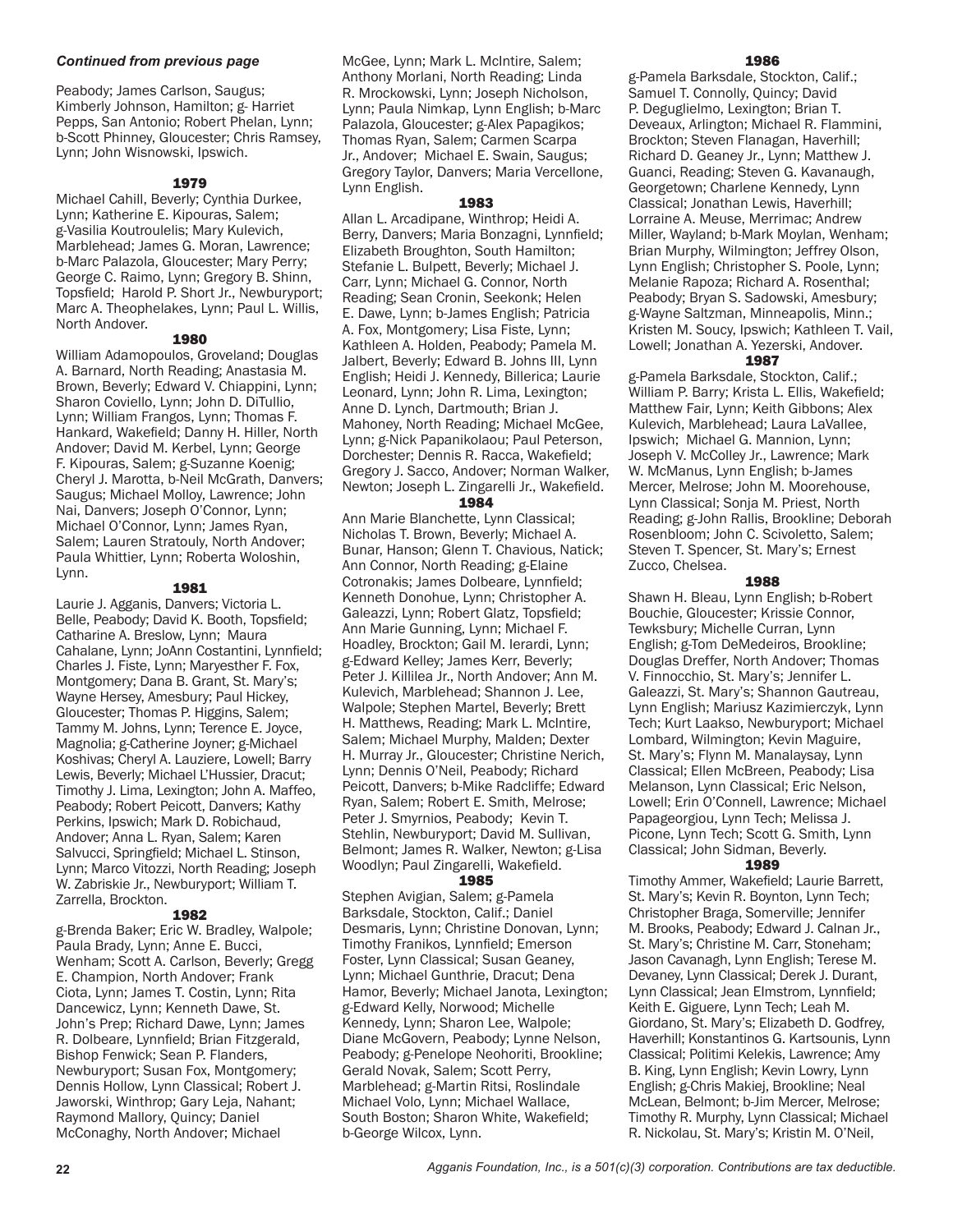Swampscott; William T. Ouellette Jr., Lynn Tech; Matt Poska, Lynn English; James Rex, Lynn Tech; Francis M. Ricciardi, Pope John.

# 1990

Chris Andre, Peabody; Michelle J. Conlon, Lynn English; Daniel P. Connelly, Lynn English; Gregory J. Donovan, St. Mary's; Kathryn J. Downey, St. Mary's; Lara L. Doyle, Lynn Tech; Kelly R. Flynn, St. Mary's; Christopher Garofalo, Revere; Michael Giardi, Salem; Kristina M. Green, Lynn English; Robert E. Green, Lynn Tech; b-Stan Greene; Julie Keane, Pope John; Greg Landry, Lynn English; Will Lemon, Lynn Classical; William Madden, Swampscott; Michael McCarthy, Newburyport; John Meklis, Lynn Classical; Susan L. Mikel, Ipswich; Mark F. Nerich, St. Mary's; Helen J. Pedro, Lynn Classical; Patrick A. Regan, Masconomet; Jeffrey P. Roach, Lynn Tech; Garrett Sawyer, Hamilton-Wenham; g-John Sbarounis; Andrew K. Soroka, Lynn Tech; Georgia Veres, Lynn Classical; Colleen E. Wood, Manchester.

# 1991

Karin Andersson, Manchester; Brian Barrett, Lynn English; Danielle Bastarache, Lynn English; Brenda E. Beaton, Lynn Tech; g-Louis Booros; Colin S. Boyd, Lynn Classical; Derek Bruhm, Lynn English; Bridget J. Calnan, St. Mary's; Michael F. Carden, Swampscott; Brian P. Deeley, Beverly; Jennifer DiVirgillio, Lynn English; Lori E. Hayes, Hamilton-Wenham; Thomas E. Hazard, Lynn Tech; Pamela King, Lynn English; Michael Kmiec, Lynn Classical; Jennifer M. LeJeune, St. Mary's; Abel Marquez, Lynn Classical; Lisa McLaughlin, Marblehead; Chris McMahon, Saugus; Mark A. Meltz, Peabody; Donna M. Mills, Lynn Tech; Tara Smith, Lynn Classical; Mark B. Suggs, Lynn Tech; Richard F. Sweeney, Wakefield; Stacy L. Volpone, Triton; Suzanne M. Waldron, St. Mary's; Robert J. Zagarella, Revere.

#### 1992

Carin Bennett, Lynn English; Michael Conlon, Lynn English; Patrick Connolly, Lynn Classical; Carmine DeCicco, Northeast Regional; Marcy Durgin, St. Mary's; David C. E1saesser, Salem; Dean Fanikos, St. John's Prep; Michael Fuller, St. Mary's; Carole Green, Lynn English; Jennifer Hanna, Lynn Classical; Matthew Lyman, Lynn English; Erin E. Madden, Swampscott; Joseph Packowski, Lynn Classical; Lorna Shaw, Marblehead; Diane Specht, North Reading; Charles Sullivan, Lynn Classical; Christine Thompson, Lynn Tech; Alexis Thornton, Lynn Classical; Daniel Walker, Bishop Fenwick; Aaron Walsh, Masconomet.

# 1993

Kristen Bakis, Lynn Classical; Kerry Bastarache, Lynn English; Matthew Dancewicz, Melrose; Matthew Iarrobino, Lynn English; Cindi McPherson, Lynn Classical; Sara Mersha, Lynn Classical; Joanne O'Connell, Saugus; Alissa R. Pavone, 1994

Donna Bartnicki, Lynn Tech; William

Cahill, Lynn English; Amy DiVirgilio, Lynn English; Sarah Guerin, Swampscott; Kevin Hanegan, Lynnfield; Catherine Latham, Lynn English; Scott Marcoulier, Peabody; Gretchen Mednis, Lynn Classical; Constance Pappagianopoulos, Peabody; Christopher Poska, Lynn English; Jon Thomas, Lynn English.

#### 1995

Mark J. Amirault, Lynn English; Karyn Coulon, Lynn Classical; Isaac Hodes, Lynn Classical; Javier Marichal, Lynn Tech; Rafael McDonald, Peabody; Kimberly Pinch, Lynn English; Michael Raimo, Lynn Tech; Christopher Schott, Lynnfield; Jennifer Sverker, Bishop Fenwick; Jeffrey Waldron, Lynn Classical; Matthew Wilkins, Lynn English; Peter Woodfork, Swampscott. 1996

Shannon Bansfield, Lynn Classical; Leigh Bresnahan, St. Mary's; Nicole Charlebois, Peabody; Frank D'Agnese, Lynnfield; Michael Madden, Swampscott; Nicole Marcotte, Lynn English; Heather O'Connell, Marblehead; Elizabeth Polsonetti, St. Mary's; Michelle Ruth, Lynn Classical; Derek Thompson, Lynn English; James Seeley, Lynn Tech.

#### 1997

Chris Balliro, Swampscott; Elizabeth Cadogan, Lyynfield; Brian Cuthbert; Joseph Dauenhauer, Saugus; Thomas Ferguson, St. Mary's; Pheng Kouch, Lynn English; Maureen Magner, Lynn Classical; Robyn Mazin, St. Mary's; c-Emily Moore, Landmark; Jennifer Patoulidis, Saugus; Richard Ung, Lynn Classical; Peterson St. Fort, Lynn Tech.

# 1998

c-Michael Cole, Lynn Classical; Michael Conlon, Lynn English; Harley Carroll, Lynnfield; Melanie Connolly, Lynn Classical; Sarah Donovan, St. Mary's; Rania Ioannidis, Lynn Tech; Rebekah Kalapinski, Lynn English; Christine Kostan, Lynn Classical; Melissa Pierre, Lynn Classical; Christina Richardson, Phillips Academy; Jason Silva, Swampscott; Amanda Weber, Pingree.

#### 1999

y-Shannon Carthas, Boston Latin; y-Christina Durbano, East Boston; y-Marleny Franco, Boston Latin; Katherine Griffin, Lynn Classical; Jacob Hodes, Lynn Classical; c-Andrew Krause, Malden Catholic; Andrew Latham, Lynn English; John McHugh, Bishop Fenwick; Mark McKeen, Peabody; Craig Mielcarz, Salem; Lynh Nguyen, Lynn Classical; Michael Noon, Lynn English; Christine O'Donnell, Salem; y-Brian Roche, East Boston Mary Jo Surette, St. Mary's; Robert Upton, Lynn English.

#### 2000

Leanne Carvino, Peabody; y-Doriana Filipi, O'Bryant; y-Joseph Grueter, B.C. High; y-Robert Hanna, B.C. High; Ryan Hathaway, Lynn Classical; Jeffrey Held, Lynn Classical; John Kolozetski, Lynn English; Brendan McGuinness, Lynn Classical;

Diane MacLaughlin, Saugus; c-Salvatore Migliaccio, St. Mary's; y-Keith Normant, B.C. High; Jonathan Nickerson, Lynnfield; Betsaida Ramos, Lynn English; Erin Smith, Lynn Classical; David Valeri, Saugus; Meeghan Ward, Salem.

# 2001

m-Kristen Bell, Lynnfield; Stefanie Carrabba, Lynn Classical; y-Brian Carthas, Boston Latin; Claudia Clark, Lynn Classical; Emily Driscoll, Bishop Fenwick; o-Lindsay Dwyer, Swampscott; Hugh Galligan, Salem; c-Patrick Goff, Bishop Fenwick; m-Leanne Griffin, Lynn Classical; Brendan Mahoney, St. John's Prep; y-Joseph Martin, B.C. High; Julie O'Donnell, Salem; y-Matthew O'Malley, B.C. High; y-Adebola Owolewa, Boston Latin; Daniel Richard, Lynn Classical; Chris Sanderson, St. Mary's.

# 2002

y-Dozie Azotam, Charlestown; Courtney Barrows, Bishop Fenwick; Thad Broughton, St. Mary's; Christopher Carr, B.C. High; Lauren Cataldo, Saugus; m-Kevin Crighton, Lynn Classical; Amy Cronin, Saugus; Margaret Driscoll, Peabody; o-Alexi Mazareas, Swampscott; c-Marc McDermott, Malden Catholic; y-Alket Mertiri. Boston English; m-Laura Noon, Lynn English; Nicole Oak, Lynn Classical; Sokna Seang, Lynn Classical; y-James Seltzer, B.C. High; Marc Smith, Lynn Classical.

# 2003

Jill Allen, Peabody; y-Alexandra Allukian, Boston Latin John Balentine, Salem; m-Jessica Ball, Lynn Classical; Fred DeMota, Lynn Tech; c-Jaclyn Hennessey, Danvers; o-Seamus Kraft, Marblehead; Daniel Landry, Saugus; y-Stephanie Maneikis, Boston Latin; m-Christopher May, Lynn Tech; Nicole Moro, St. Mary's; y-Adeyemi Owolewa, Boston Latin; Michelle Roach, St. Mary's; Alexandra Shube, Marblehead; Evanthia Skalkos, St. Mary's; y-Alexander Vannoni, B.C. High.

#### 2004

Sarah Bankoff, Lynnfield; Jason Blydell, Swampscott; y-Gregory Condos, B.C. High; c-Katelyn Ferrari, St. Mary's; Kyle Halks, Marblehead; Eric Held, Lynn Classical; m-Michelle Kurkul, Lynn English; y-Kevin Madden, B.C. High; Robert Miles, Essex Agricultural; Jannie Patten, Lynn English; y-Nicholas Rizzo, B.C. High; o-Nicole Shribman, Swampscott; m-David Skahan, Lynn Classical; Mark Spadafora, Saugus; y-Katherine Walsh, Boston Latin; Sophia Zlatina, Lynn Classical.

## 2005

Brian Allard, St. Mary's; y-Nathan Allukian, Boston Latin; Sabrina Cataldo, Saugus; Colleen Clancy, St. Mary's; Erin Cronin, Saugus; m-Matthew Curtis, Lynn English; m-Elsadig Elsadig, Lynn Classical; Alexander Forti, Lynn English; c-Chrisopher Gaeta, St. Mary's; o-Meaghan Graul, Swampscott;

#### *Continued on next page*

*To contribute to the Agganis Foundation, visit www.agganisfoundation.com or call 781-593-7311.* **23**